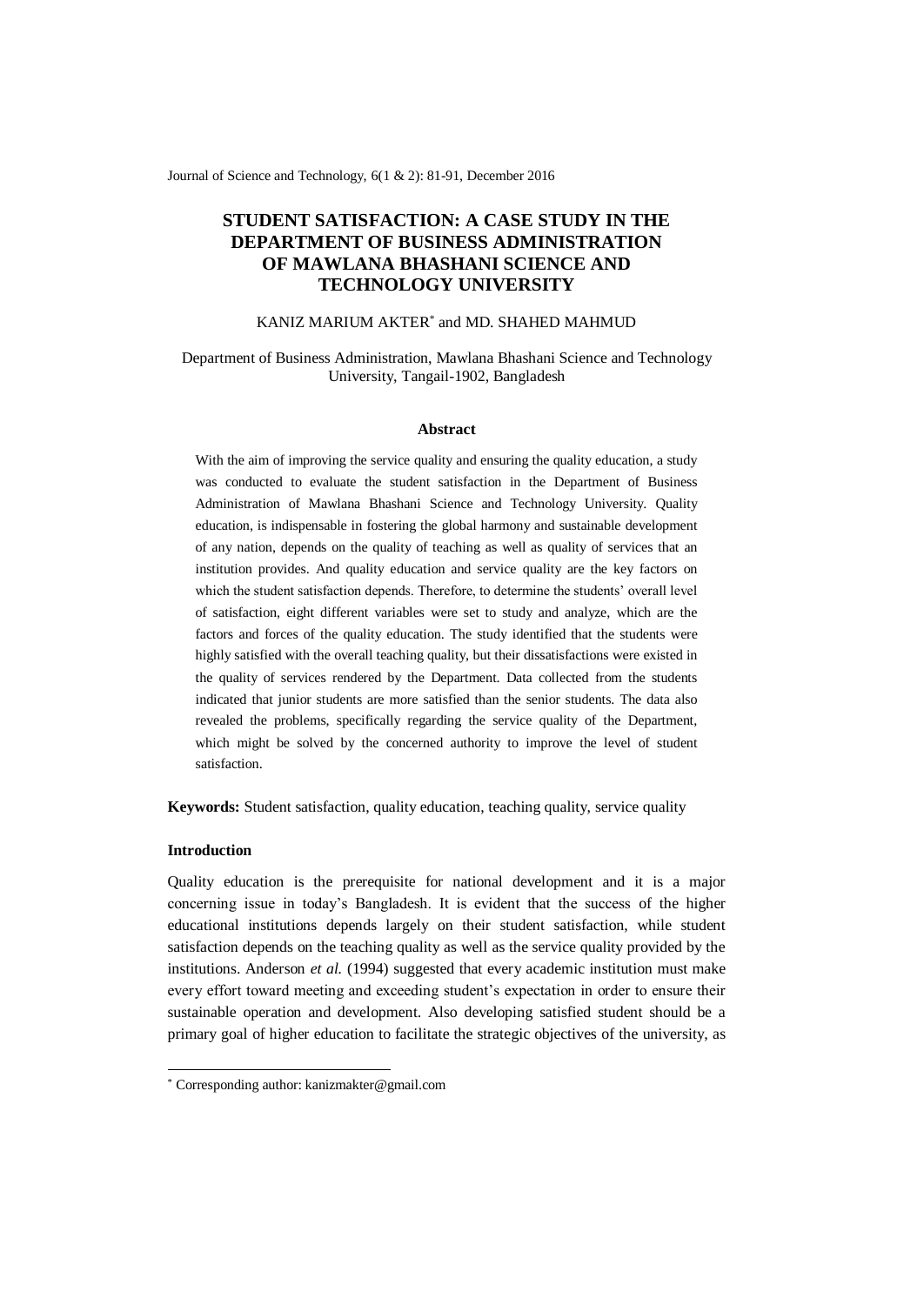Seymour (1993) added. Therefore, students' opinions on all aspects of academic life are being investigated by the educational institutions to observe which factors attract and restrain the students.

Elliot and Healy (2001) termed student satisfaction as a short term attitude that driven from the evaluation of the received education services. Beerli *et al.* (2002) considered student satisfaction as an effective reaction resulting from the assessment of the teaching services and study support offered to the student by the university. Student satisfaction can be driven by evaluating the quality of coursework, curriculum activities and other factors related to the university, as Browne *et al*. (1998) explained. They suggested that teachers should treat students with sensitivity and sympathy, and assistance should be provided when necessary. On the other hand, Grossman (1999) argued that students should be treated as a customer or a client within the university. Hence, the university serves the students on a better priority to fulfil their expectations and needs. But viewing students as customers created some tensions in universities seem to be too aligned with business (Waugh, 2002).

The quality of education and the quality of service directly influence the student satisfaction which brings the success of any educational institution. Importantly, student satisfaction plays an important role in determining accuracy and authenticity of the system being used in these institutions (Asaduzzaman *et al.,* 2013). According to Harvey *et al.* (1997), student satisfaction is a quality enhancement tool of the universities.

In the 2010-11 academic session, under the Faculty of Business Studies, the Department of Business Administration started its journey, as a part of Mawlana Bhashani Science and Technology University (MBSTU). With the aim of achieving endless academic excellence and fulfilling the requirements of the business arena, the Department offers Bachelor Program (BBA) and regular Masters Program (MBA). There are five batches in this Department and the total numbers of the students are 253. The Department maintains a constant relationship with the businesspersons and professionals, different university teachers of different fields, scholars and experts of the country to ensure the quality education. Therefore, both the Programs (BBA and MBA) are designed with the market oriented courses from different areas (business, arts and science) so that the students can develop managerial competencies and versatility to become successful leaders. The Department of Business Administration serves the students with nine full-time teachers and four office staffs.

The study generally conducted to identify the current status of the service quality of the Department and to improve the quality as well. Specifically, the objective of the study was to measure the service quality delivered to the students and to take the corrective actions in this regard, if necessary. The findings of the study can serve as a guideline to improve the quality of education and the quality of services of the Department. No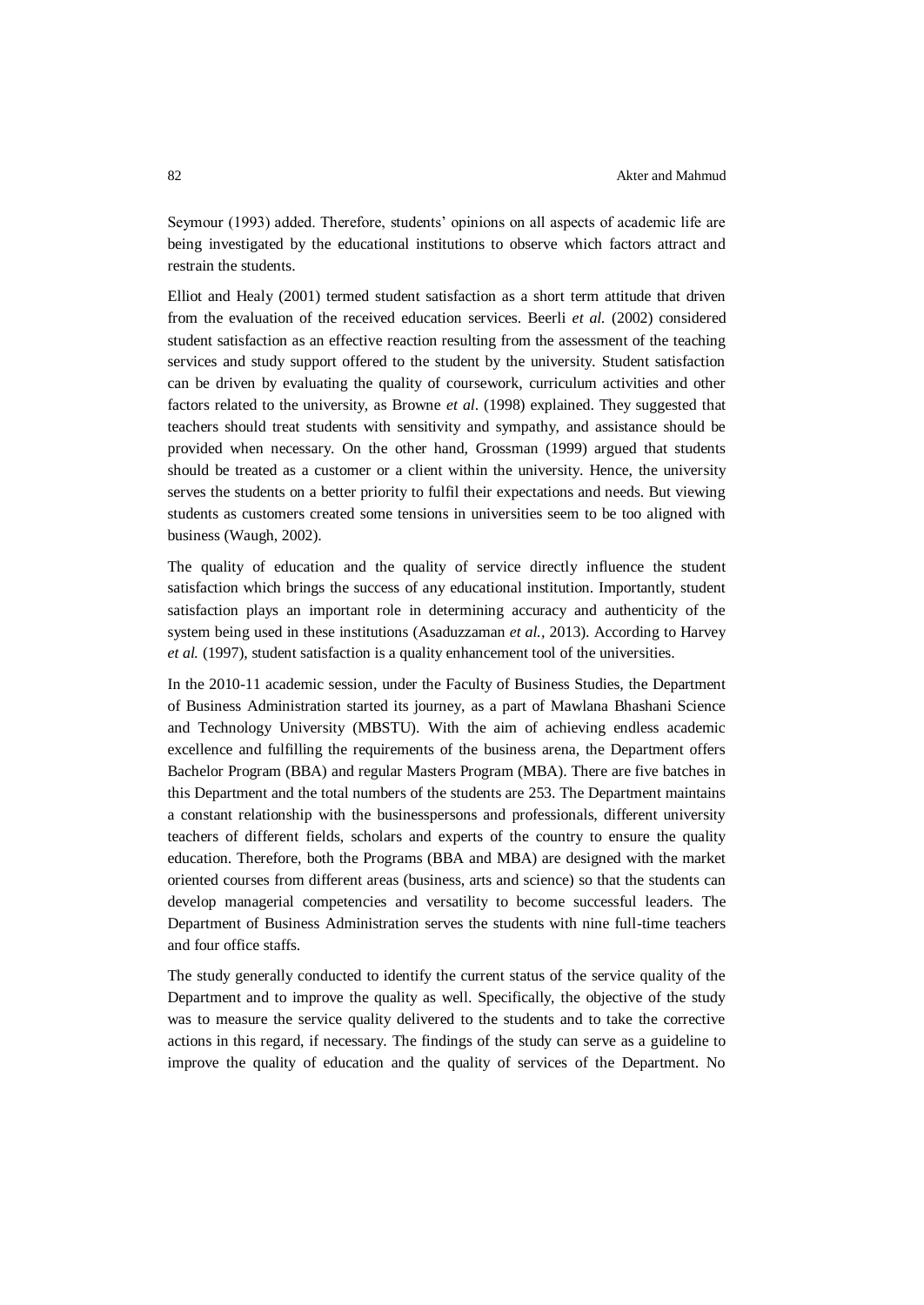research was investigated the student satisfaction in the Department of Business Administration of MBSTU so far. Therefore, there is a scope to find out the variables which influence the student satisfaction and the degree of existing satisfaction.

### **Methodology**

The nature of the study was exploratory. As far as the study is conducted, any other research has not been conducted in this proposed field. Therefore, the field of the study is maiden, i.e. the study would explore the proposed field for the first time.

All the students, studying in the Department of Business Administration, constituted the population of the study. The sample size was 180 out of 253 population size. Among them, 100 students were male and 80 students were female. The simple random sampling technique was used to select the respondents from the population. The data were collected from 07 November 2015 to 26 November 2015.

The data were collected from the primary source only and the questionnaire method was used. A structured questionnaire which included eighteen close-ended questions in eight different variables/ groups was developed. The questions were answered with a five point Likert Scale.

### **Results and Discussion**

This section represents the analysis and findings regarding the eight variables/ groups and eighteen questions which were set under those eight groups of quality education and service quality of the Department. Provided that the rating of the question's answer that had five options were: 1- for very poor, 2- for poor, 3- for satisfactory, 4- for good and 5 for very good.

#### **Classroom Arrangements**



*Availability of teaching aids (white boards, benches, teachers' desks, projector etc.)*

**Fig. 1.** Availability of teaching aids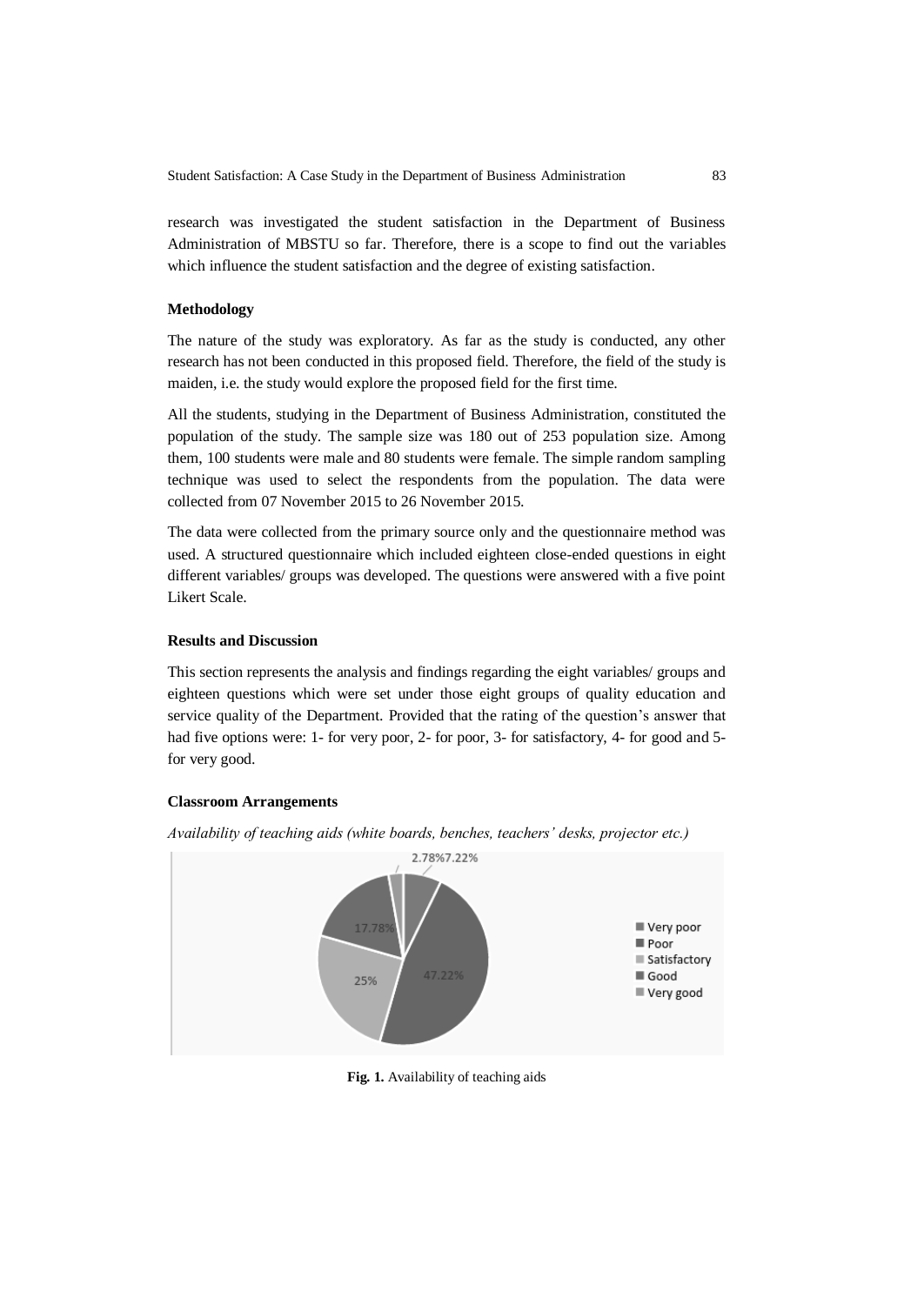The pie chart represents the perceptions of the respondents in terms of availability of teaching aids. About 47% respondents thought that teaching aids were excellent in the classrooms, 25% thought that the arrangement of those equipment were all right, and 17.78% felt comfortable with the current arrangement. However, 7.22% suggested for good arrangements and the rest 2.78% felt very discomfort with the given arrangements.

*Classroom facilities (lights, fans, power supply issues etc.)*



**Fig. 2.** Classroom facilities

During answering this questions a major part of the respondents were frustrated and the scenario is seen by adding the response rates of *very poor* and *poor* which stands at 77.78%. Moreover, there was no response as *very good* that marked the department as a poor service provider.

### **Departmental Services**

*Implementation of the Rules and Regulations of the Department*



**Fig. 3.** Implementation of department rules and regulation

The Department has its own Ordinance for managing the academic activities smoothly. The respondents were asked how much (the rules and regulations of) the Ordinance was followed by the Department. Interestingly, 64% replied that the Department was implementing absolutely all the rules and regulations, although 32.67% thought that the Department was not following all the rules tightly. However, only 3.33% respondents marked the lowest point in this question.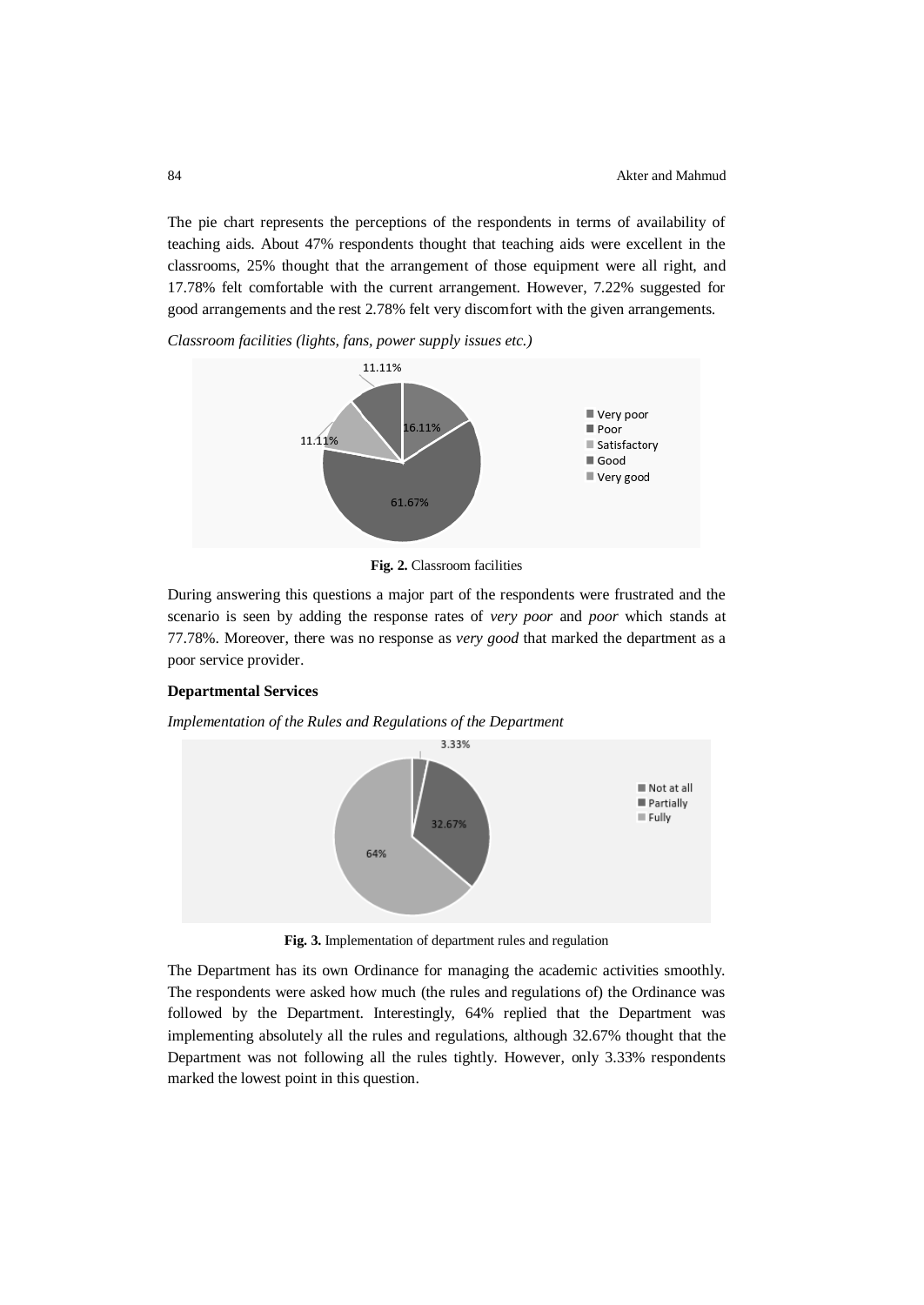

*Waiting time for processing the information among the Chairperson, Teachers and Departmental office*

**Fig. 4.** Waiting time for processing information

It was a very good sign for the Department, as  $(4.44\% + 25.56\% + 48\% = 78\%$ respondents were satisfied with the issue of waiting time for processing their information through the departmental office, the chairperson and the teachers. Yet 9.44% respondents felt dissatisfied with that waiting time.

### *Comparison of the Departmental services with other Departments of this University*

The respondents were asked to compare the service quality of this Department with the service quality of other departments. The considering factor is that the students of this Department are not the clients of other departments. Therefore, they had to answer this question only depending on the feedbacks/ opinions of their friends who were studying on those other departments.



**Fig. 5.** Comparison of the departmental services with other department

Although the rates of the dissatisfied respondents (38.33%) were smaller than the rates of the satisfied respondents (61.67%), yet the rate is more than one-third of the total respondents. Around 62% students thought that the service quality of this Department is better than the other departments' and the rest students thought differently.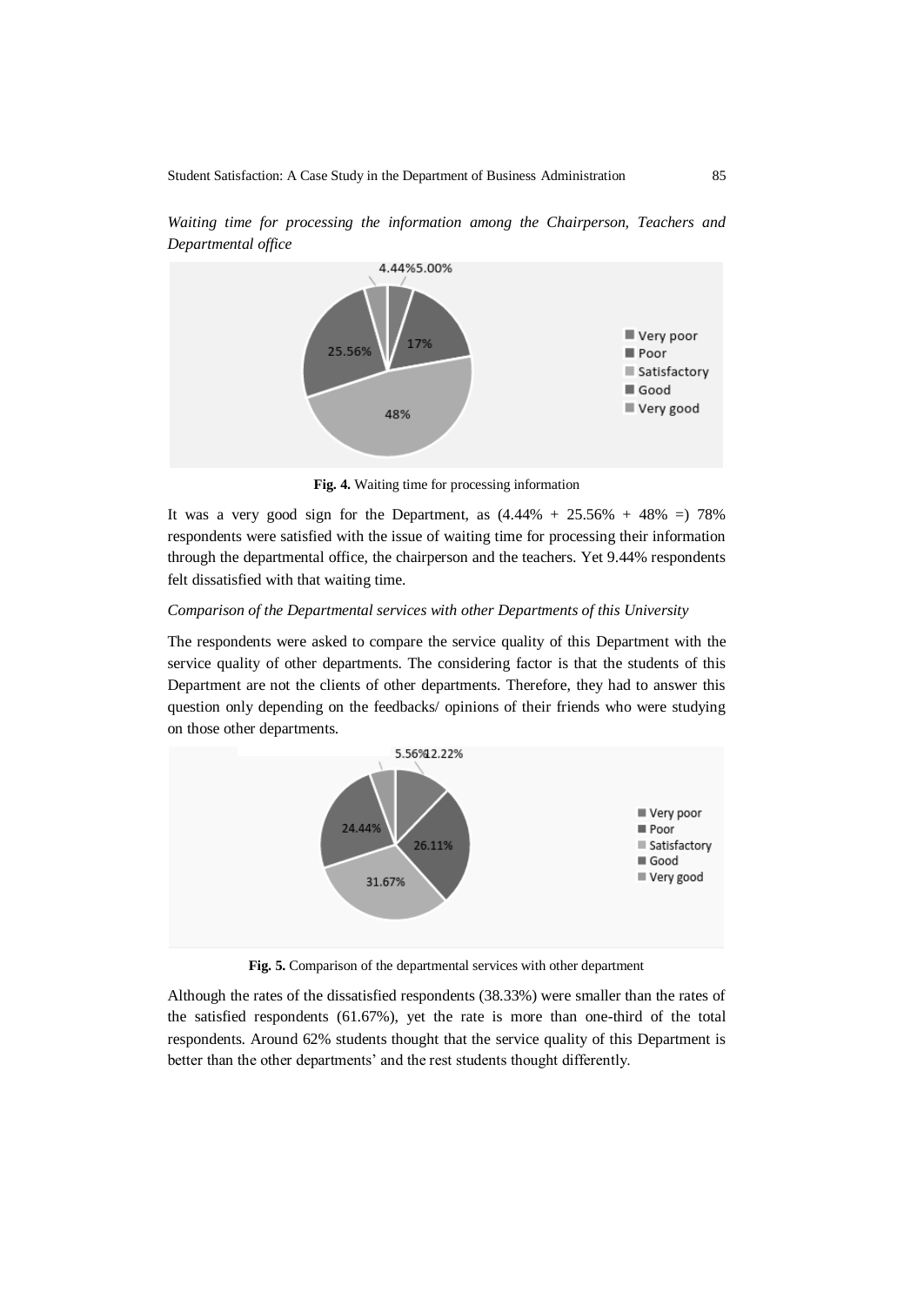#### **Neatness and Cleanliness**



*Cleanliness of the Department (classrooms, passages, washrooms and so on)*

**Fig. 6.** Neatness and cleanliness

The highest levels of dissatisfaction were found in the issue of neatness and cleanliness of the whole department that scored 86.67%. The result insisted the department to take the necessary steps very soon, since the cleanliness is one of the essential issues where people move.

### *Existence of common room and/or prayer room for female students*

All the respondents replied negatively, because there is no arrangement of such a room and facility for the female students.

### **Arrangements of Seminar Library**

*Supply of books in the seminar library*



**Fig. 7.** Supply of books in the seminar library

Seminar library is one of the major physical facilities in any department and it is also an indicator of the quality education. In the case of this department, almost three-fourth (74%) respondents expressed their dissatisfaction. Importantly, nobody answered the question as *very good.*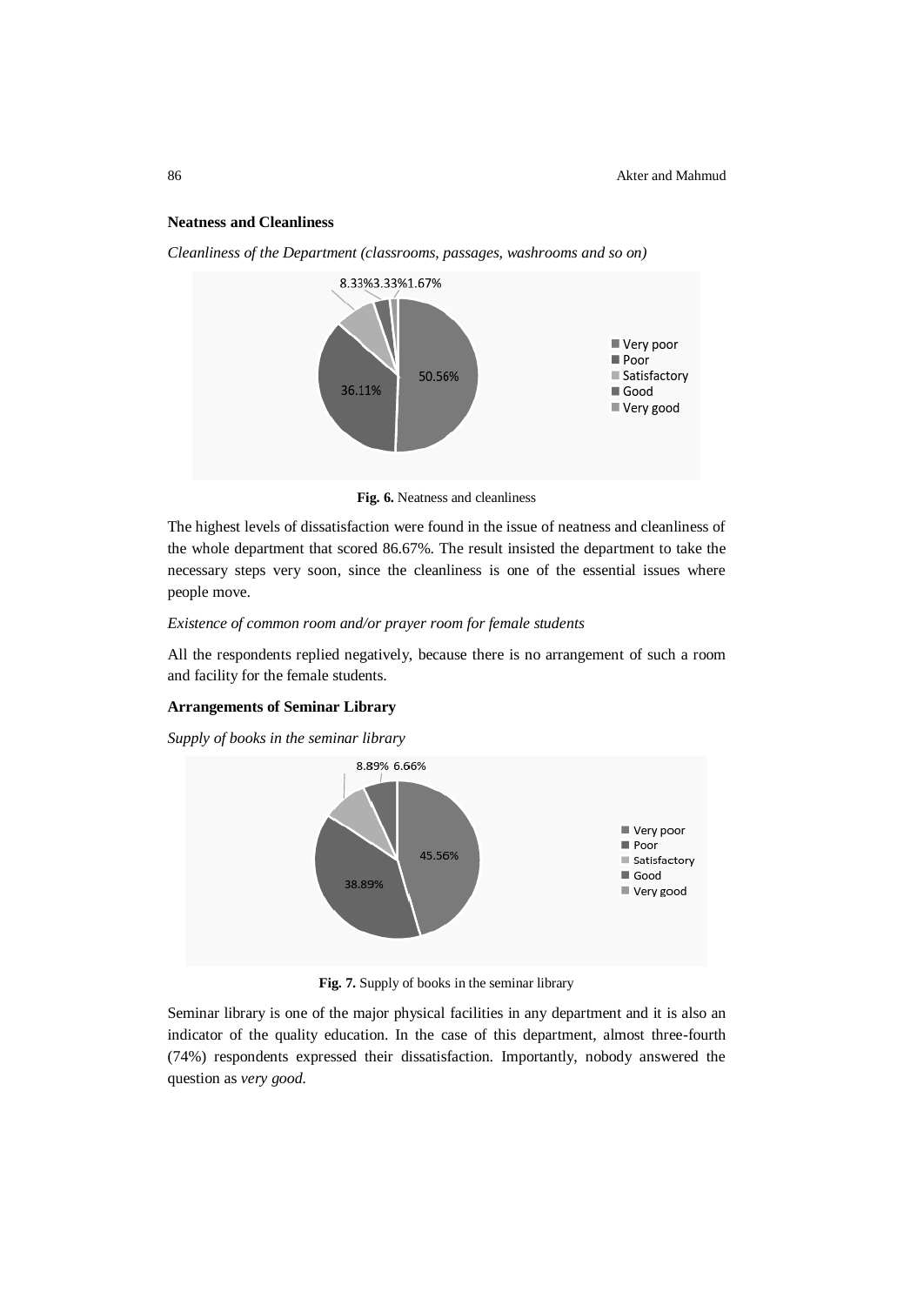

*Availability of journals and daily newspapers in the seminar library*

**Fig. 8.** Availability of journals and daily newspapers in the seminar library

In this question, the levels of satisfaction were almost alike the satisfaction of the previous question. Nobody has marked *very good* for answering this question; and around 72% respondents stated their dissatisfaction.

#### **Computer Lab and Internet Facilities**

#### *Existence of computer lab in the Department*

All the respondents expressed their highest levels of dissatisfaction in the issue of computer lab, as there was no computer lab in the Department. But without the computer skills, quality education is unimaginable in the modern education system.

### *Availability of the Internet facilities in the Department*

Highest levels of dissatisfaction were seen again on the issue of Internet facilities, because the department did not provide any Internet facilities for the students. It is the factor, at present, which has no alternative in the education system.

### *Seminar/ Workshop/ Training/ Conference Arrangement*

If somebody wants to ensure the modern business education system, arranging the seminar, workshop, conference, public lectures and training is a must so that the business graduates can watch the real business practices and acquire the managerial skills. But the frustrating scenario is, the department never arranged of such events which resulted in the highest levels of student dissatisfaction.

### **Teachers' Performance**

*Teachers' performance towards classes (class preparation, lecture delivery, providing course materials and so on)*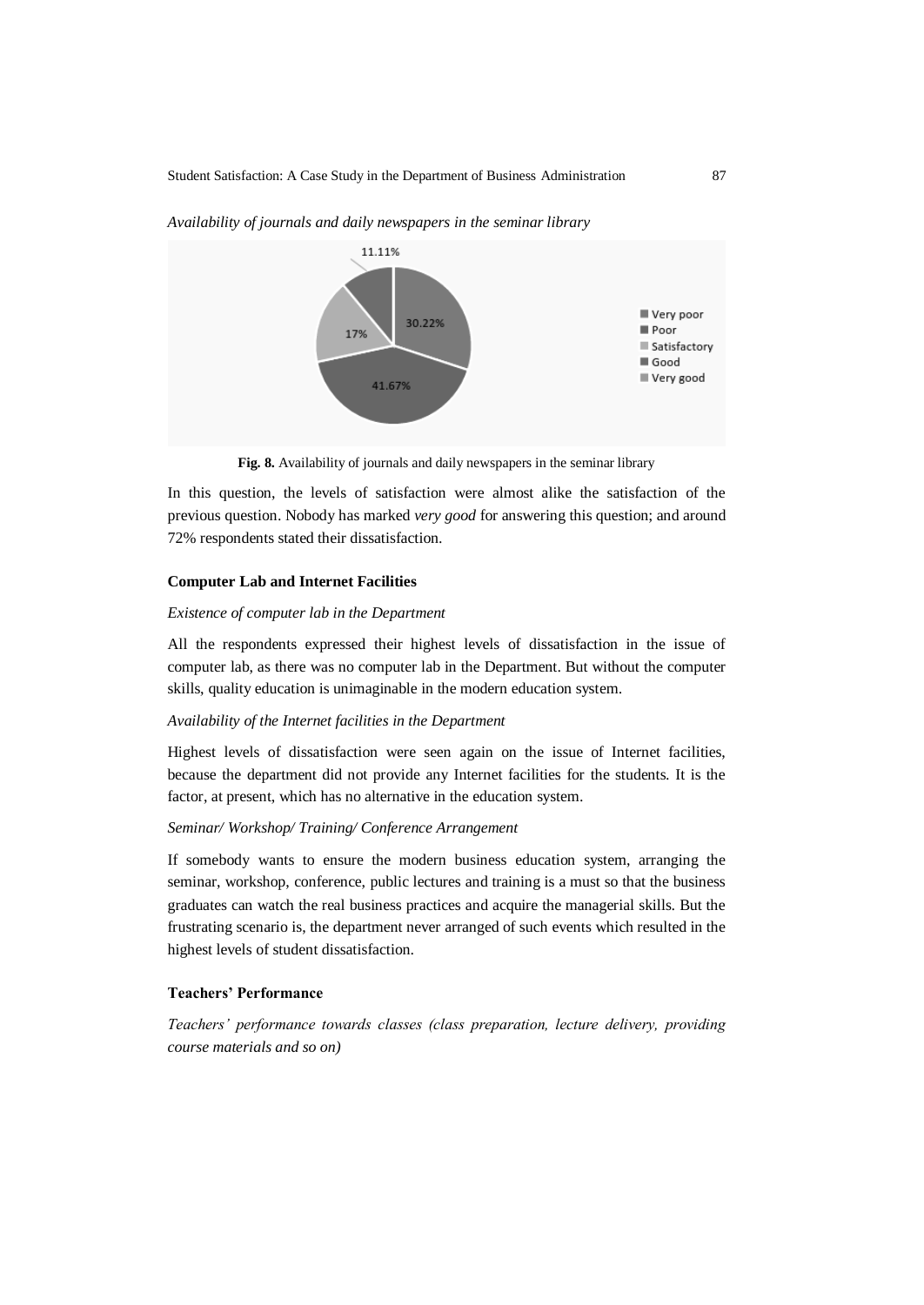

**Fig. 9.** Teachers' performance towards classes

The question was about the quality of teaching which directly came from the teachers' side. The noticeable thing is that more than 85% respondents stated their satisfaction in answering the question. Yet there were around 15% respondents, who expressed their feelings negatively. Those negative responses should be considered highly by the Department in the issue of teaching quality.

*Teachers' timeliness/ punctuality (maintaining class hours, arrangements of class tests/ assignments/ presentations/ viva-voce and so on)*



**Fig. 10.** Teachers' timeliness/punctuality

In another question of teaching quality, which might be a part of teaching technique too, over 87% respondents expressed their satisfaction for the teachers' timeliness. It might be a major indicator of the achievement of this Department. But there were also about 13% dissatisfied respondents, whose feelings must be taken care of by the Department.

*Student counseling issue (availability of teachers at counseling hours, giving counseling and so on)*



**Fig. 11.** Student counseling of the teachers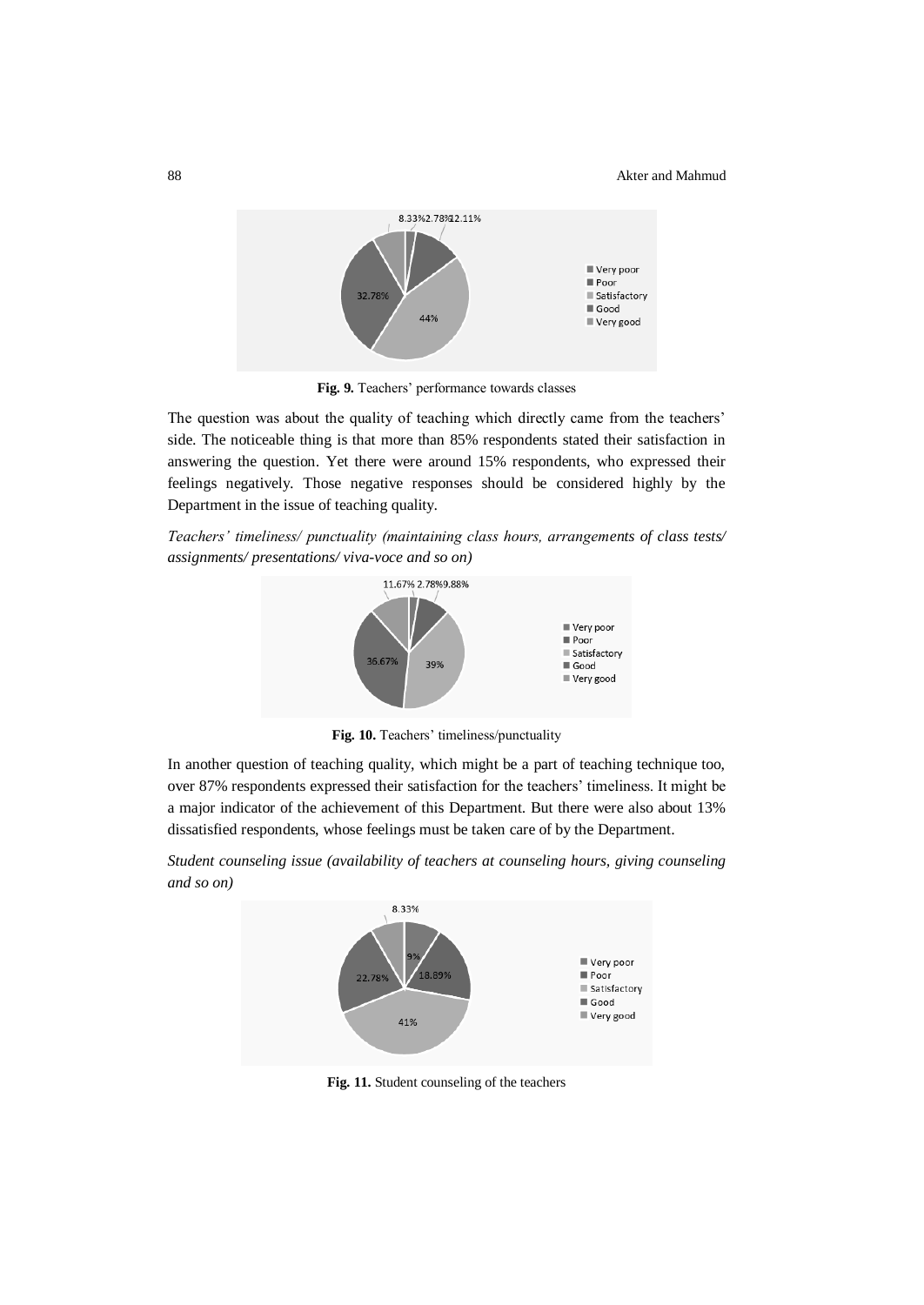It was satisfactory that the teachers were available at their counseling hours and the students were getting the counseling from their teachers, as around 72% respondents expressed their satisfaction. Though 28% respondents felt that teachers were not available that much or they were not that much helpful, the fact might be that those students could not get the access of the teachers in anyways.

*Degree of following the course curriculum/ syllabus*



**Fig. 12.** Following the course curriculum/syllabus

The positive response of the 82% respondents is a good sign for this department where they expressed their satisfaction regarding the completion of the syllabus and following the course curriculum by their teachers. It does not mean that the rest of the respondents thought reverse; as a matter of fact, 16.40% respondents thought that the teachers following the curriculum but not fully.

### **Recreations Facilities and Others**

*Arrangements of picnic/ excursion/ field trip/ study tour by the Department*



**Fig. 13.** Arrangements of picnic/excursion/field trip/study tour

More than four-fifth, i.e. 81.66% respondents showed their dissatisfaction in the issue of the arrangements of picnic, excursion, study tour and so on. Although such arrangements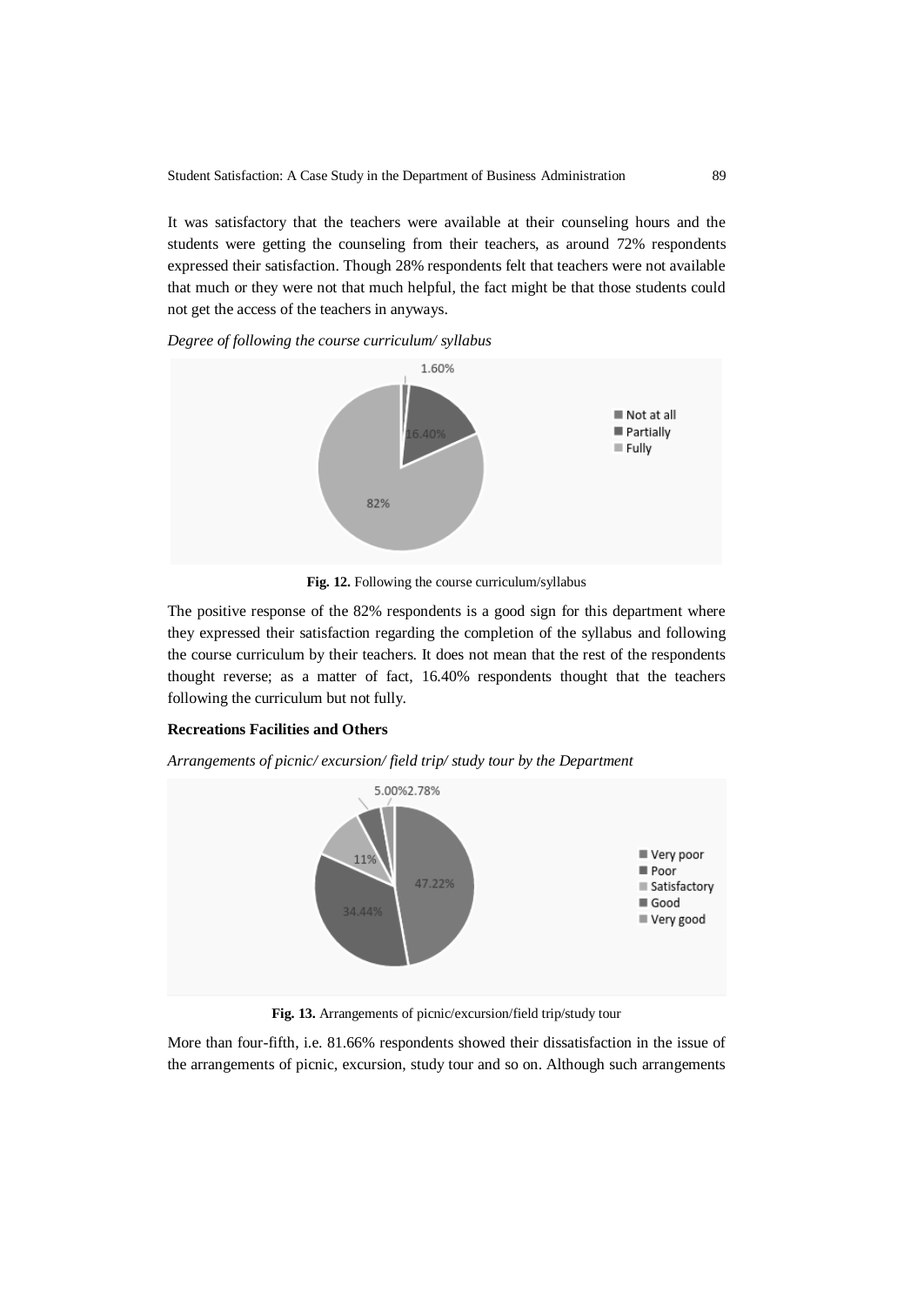are essential as one of the extra-curricular activities and the refreshing event for all the students, only 18.44% respondents felt satisfaction in this issue.

## *Development of student club (English language club, debating club, sporting club and so on) in the Department*

For developing the creativity in the students, formation of the students' club into the department is quite obvious now a days. But the respondents were highly dissatisfied at the time of answering the question, because there was no student club in the department. Hence, 100% respondents answered negatively regarding the existence of such a club.

#### **Conclusion**

The results of the study indicate that there is a significant effect of the teaching quality (from the teachers' side) and the service quality (from the Department) on the student satisfaction. The highest satisfaction of the students was measured in the teaching quality, whereas the service quality made them dissatisfied. Students were satisfied with the most important aspects of the Department, i.e. the lecture, course materials and classroom delivery, etc. Student feedback tends to confirm that they received high quality teaching from the teachers with high levels of expertise in their various academic disciplines. It was observed that enough interactions were taken place between the students and the teachers on different academic matters, where teachers were devoted and motivated with the required aptitudes. The study revealed an interesting scenario, where the junior students expressed higher levels of satisfaction than the senior students. The reason might be the more expectations of those senior students from the Department.

Based on the results of this study of students studying in the Department of Business Administration of MBSTU, it is clear that some physical aspects of the services are important with regards to student satisfaction, like-a computer lab and the Internet facilities, and a resourceful seminar library. For the betterment of the students, there is no way but establishing a student club. It is now an emergent demand for creating an environment where the students can acquire, share and practice of knowledge and skills outside the classroom. The study also suggests for ensuring the uninterrupted power supply in the class hours, arranging pure drinking water, and screening the windows properly. The study was one of the ways to identify the existing problems within the Department of Business Administration of MBSTU. If the concerned authority can solve the problems that were identified by the study, the enhancement of the level of student satisfaction shall be the only consequence. That is why, study of student satisfaction should be conducted on a regular basis so that service offerings of the Department/ University can be adapted accordingly (Douglas *et al.,* 2006). Besides, this study suggests for further research in this particular field.